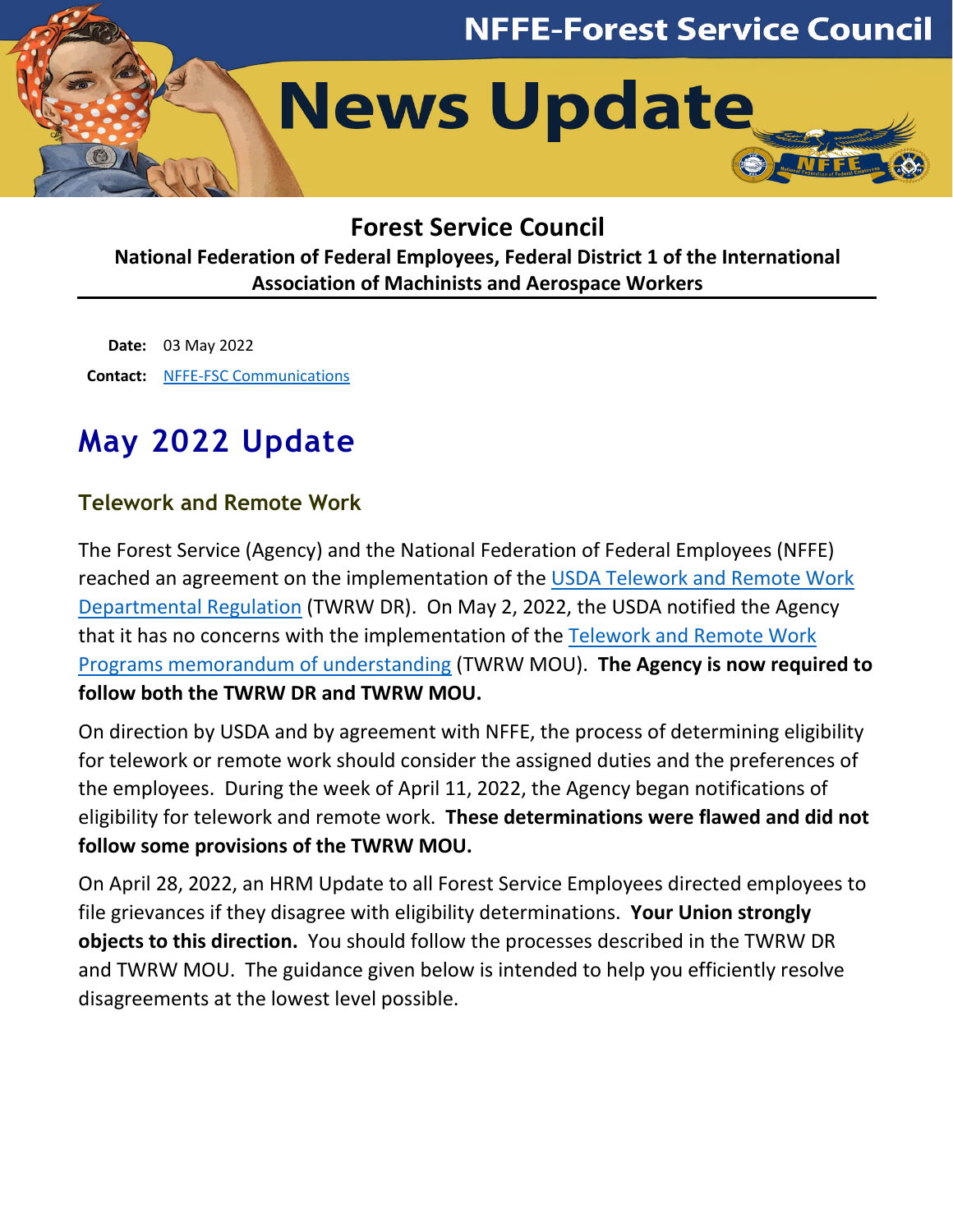## **Telework**

Telework eligible employees are allowed to telework up to 8 days (or equivalent hours, based on normal schedule) per pay period. The actual hours of telework should be driven by the assigned duties. Employees who disagree with the eligibility determinations or limitations on their telework should follow the process outlined in 3.j.2. of the TWRW MOU.

- Employees who are happy with the telework arrangements they have with their supervisor should document this with a telework agreement.
- If they can't come to an agreement, employees should request the telework arrangements in writing to their supervisors. This request should include:
	- o Rationale for the arrangements based on the business needs and duties
	- o Description of the benefits to the Agency
	- o Request a written response from the supervisor within 10 working days.

Your supervisor shall respond to your request as described in 3.l. of the TWRW MOU. If the supervisor fails to respond or demonstrate the business need to restrict telework, then you may grieve the decision by following [Article 9 of the Master Agreement](http://www.nffe-fsc.org/master-agreement/downloads/20201027-nffe-fsc-master-agreement-update.pdf) (MA). Note, you will have 30 days to file the grievance. Please contact your Union representative for guidance on writing and submitting the grievance.

#### **Remote Work**

Employees who wish to transition to remote work should follow the process in 4.g of the [TWRW MOU](http://www.nffe-fsc.org/about/downloads/national/20220428-nffe-fsc-mou-telework-remote-work.pdf) and Section 8.b. of the [TWRW DR.](https://www.usda.gov/directives/dr-4080-811-002) Employees should submit a written request to their supervisor and include:

- (1) the business need for the request based on assigned duties,
- (2) the benefits to the employee, and;
- (3) potential benefits to the agency.

If the Agency denies a request for remote work, it will provide the written rationale for the denial in accordance with the USDA DR, including Section 6.e.2., within 28 days of the employee's request. Employees may grieve this denial by following Article 9 of the MA. Note, you will have 30 days to file the grievance. Please contact your Union representative for guidance on writing and submitting the grievance.